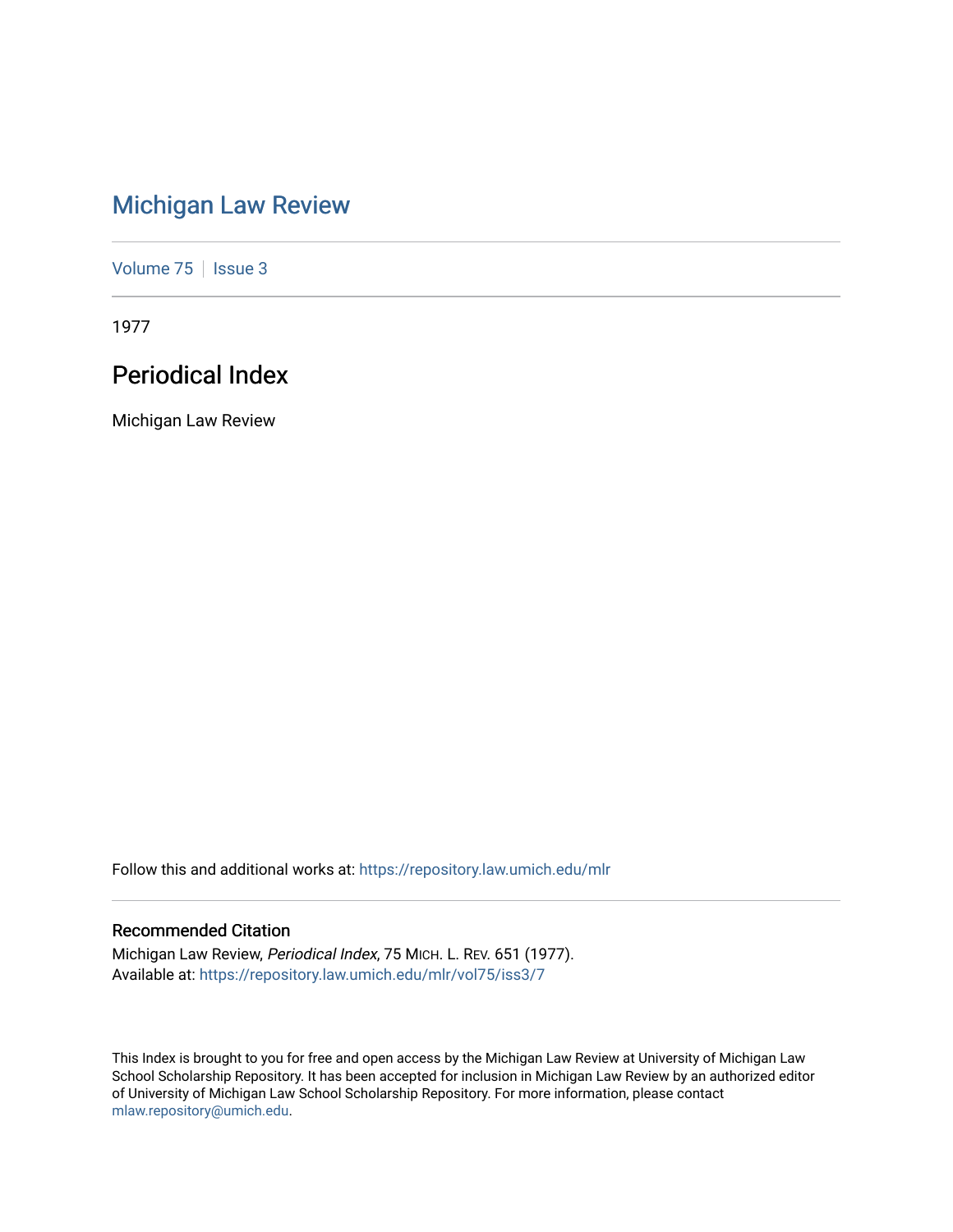This index includes *articles, comments,* and some of the longer *notes* and *recent developments* which have appeared in leading law reviews since the publication of the last issue of this *Review.* (a) indicates a leading article.

*ADMINISTRATIVE LAW* 

### See *Police.*

### *ADMINISTRATIVE PROCEDURE*

Prerequisites to judicial review of administrative agency action. (a) Ralph F. Fuchs. 51 Ind. L.J. 817-986 (Summer).

Rulemaking beyond APA: criteria for trial-type procedures and the FTC Improvement Act. (a) Lionel Kestenbaum. 44 Geo. Wash. L. Rev. 679-709 (Aug.).

The Supreme Court's due process calculus for administrative adjudication in Mathews v. Eldridge: three factors in search of a theory of value. (a) Jerry L. Mashaw. 44 U. Chi. L. Rev. 28-59 (Fall).

#### *ANTITRUST LAW*

Making sense of Robinson-Patman: the need to revitalize its affirmative defenses. (a) Robert Yarde Kuenzel & H. Steven Schiffres. 62 Va. L. Rev. 1211-56 (Nov.).

A reconciliation of antitrust law with securities regulation: the judicial approach. (a) Thomas Linden. *45* Geo. Wash. L. Rev. 179-238 (Jan.).

Vertical distributional restraints under Schwinn and Sylvania: an argument for the continuing use of a partial per se approach. (a) Martin B. Louis. 75 Mich. L. Rev. 275-310 (Dec.).

Voluntary ties and the Sherman act. Carlton A. Varner. 50 S. Cal. L. Rev. 271-99 (Jan.).

### *ATTORNEYS*

Attorney malpractice in California: the liability of a lawyer who drafts an imprecise contract or will. 24 UCLA L. Rev. 422-48 (Dec.).

### *AUDITORS AND AUDITING*

Attorney responses to audit letters: the problem of disclosing loss contingencies arising from litigation and unasserted<br>claims. 51 N.Y.U. L. Rev. 838-95 51 N.Y.U. L. Rev. 838-95 (Nov.).

### *BANKRUPTCY*

Voidable preferences and protection of the expectation interest. (a) Thomas H. Jackson & Anthony T. Kronman. 60 Minn. L. Rev. 971-1010 (May).

### *BANKS AND BANKING*

The soundness of financial intermediaries. (a) Robert Charles Clark. 86 Yale L.J. 1-102 (Nov.).

### *CIVIL LIBERTIES*

Constitutional protection of private sexual conduct among consenting adults: another look at sodomy statutes. 62 Iowa L. Rev. 568-90 (Dec.).

### *CIVIL PROCEDURE*

Adjudication of federal causes of action in state court. (a) Martin H. Redish & John E. Muench. 75 Mich. L. Rev. 311-61 (Dec.).

Limitations on joinder of defendants in the Ohio court of claims. 45 U. Cin. L. Rev. 460-74 (No. 3).

### *CIVIL RIGHTS*

See also *Schools & School Districts.*  The Age Discrimination in Employment Act of 1967. 90 Harv. L. Rev. 380- 411 (Dec.).

Avoiding a comity of errors: a model for adjudicating federal civil rights suits that "interfere'' with state civil proceedings. (a) Robert Bartels. 29 Stan. L. Rev. 27-92 (Nov.).

Civil and human rights-reflections 1976. Articles by Derrick A. Bell, Jr., John R. Schmidhauser, Lewis D. Solomon & Judith S. Heeter, Henry J. Abraham, & Stuart Nagel & Marian Neef. 52 Notre Dame Law. 5-94 (Oct.).

The expanding scope of section 1981: assault on private discrimination and a cloud on affirmative action. 90 Harv. L. Rev. 412-52 (Dec.).

The potential liability of private police under section 1983 of the Civil Rights Act. 1976 U. Ill. L.F. 1185-211 (No. 4).

651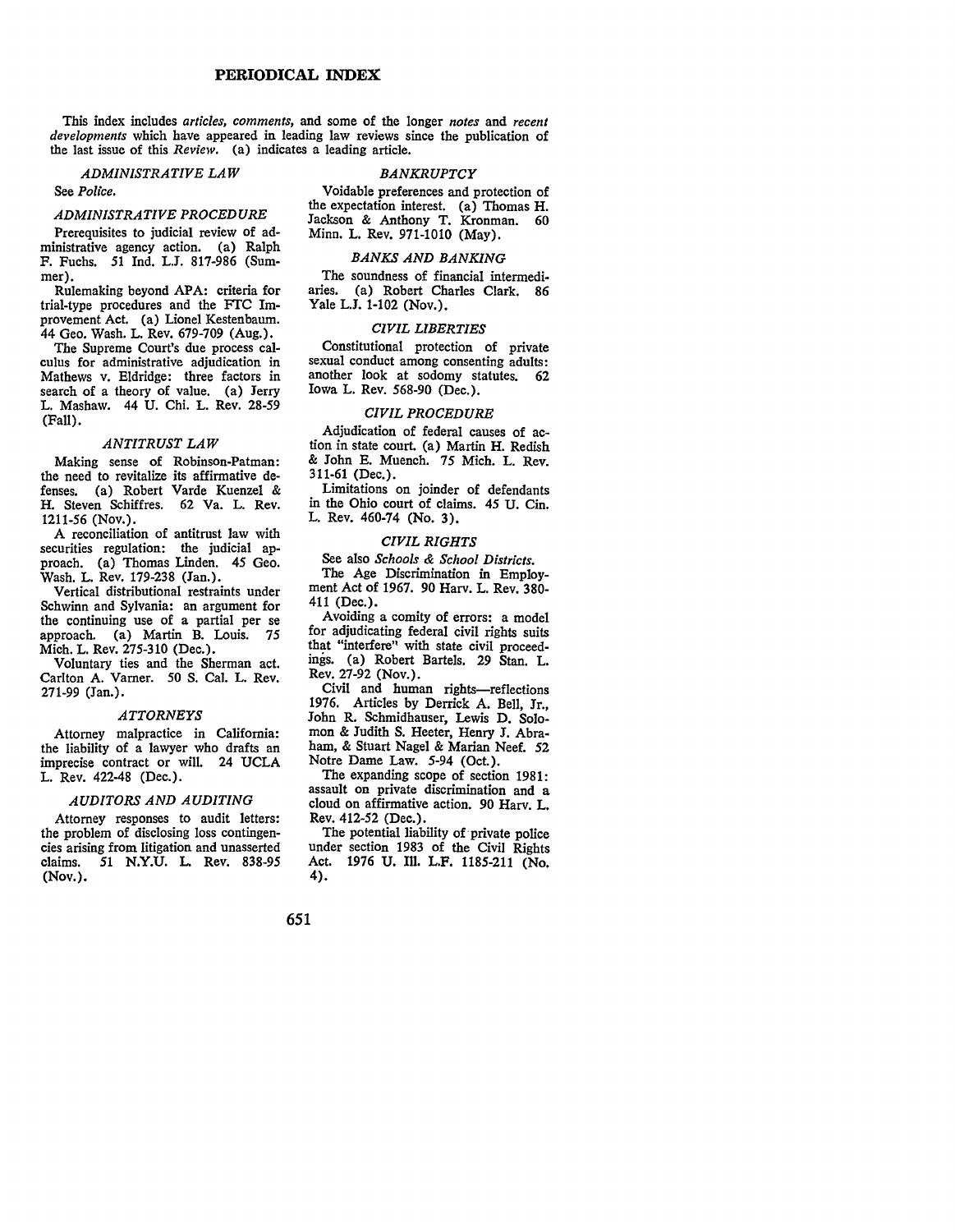### *CLASS ACTIONS*

Judicial prerequisites to class actions in Illinois: policy, practice, and the need for legislative reform. 1976 U. Ill. L.F. 1159-83 (No. 4).

### *COLLEGES AND UNIVERSITIES*

Financial exigency as cause for termination of tenured faculty members in private post secondary educational institutions. 62 Iowa L. Rev. 481-521 (Dec.).

Suing the university "black box" under the Civil Rights Act of 1871. (a) Monique Weston Clague; 62 Iowa L. Rev. 337-79 (Dec.).

### *COMPUTERS*

Patentability of computer software: the nonobviousness issue. 62 Iowa L. Rev. 615-35 (Dec.).

### *CONFLICT OF LAW*

After Hurtado and Bernhard: interest analysis and the search for a consistent theory for choice-of-law cases. 29 Stan. L. Rev. 127-56 (Nov.).

Functionally restrictive substantive rules in American conflicts law. (a) Robert Allen Sedler. 50 S. Cal. L. Rev. 27-69 (Nov.).

#### *CONSOLIDATION AND MERGER*

The Indiana Business Takeover Act. 51 Ind. L.J. 1051-102 (Summer).

### *CONSTITUTIONAL LAW*

See also *Municipal Corporations.*  Assessing the harmlessness of federal constitutional error-a process in need of a rationale. (a) Martha A. Field. 125 U. Pa. L. Rev. 15-61 (Nov.).

State constitutions and the protection of individual rights. (a) William J. Brennan, Jr. 90 Harv. L. Rev. 489~504 (Jan.).

### *CONSUMER PROTECTION*

Beyond Nader: consumer protection and the regulation of advertising. (a) Robert Pitofsky. 90 Harv. L. Rev. 661- 701 (Feb.).

Consumer warranty or insurance contract? a view toward a rational state regulatory policy. 51 Ind. L.J. 1103-24 (Summer).

Guidelines for extending implied war-<br>ranties to service markets. 125 U. Pa. L. Rev. 365-414 (Dec.).

### *CORPORATIONS*

The duties of the corporate debtor to its creditors. (a) Robert Charles Clark. 90 Harv. L. Rev. 505-62 (Jan.).

The status of the fairness test under section 713 of the New York Business Corporation Law. 76 Colum. L. Rev. 1156-86 (Nov.).

### *CORPORATIONS: STOCKHOLDERS*

The demand and standing requirements in stockholder derivative actions. 44 U. Chi. L. Rev. 168-204 (Fall).

### *CRIMINAL PROCEDURE*

### See also *Federalism.*

Plea bargaining, decision theory, and equilibrium models: part I. (a) Stuart S. Nagel & Marian Neef. 51 Ind. L.J. 987-1024 (Summer).

### *DESEGREGATION*

Community resistance to school desegregation: enjoining the undefinable class. 44 U. Chi. L. Rev. 111-67 (Fall). Illusion and contradiction in the quest for a desegregated metropolis. (a)  $\bar{H}$ enry W. McGee, Jr. 1976 U. Ill. L.F. 948• 1015 (No. 4).

Intent to segregate: the Omaha presumption. 44 Geo. Wash. L. Rev. 775. 815 (Aug.).

### *DISCOVERY*

Discovery of experts under rule 26 (b )( 4) of the Federal Rules of Civil Procedure: part one, an analytical study. (a) Michael H. Graham. 1976 U. Ill. L.F. 895-947 (No. 4).

### *DISCRIMINATION*

Employment testing and proof of job-<br>relatedness: a tale of unreasonable constraints. 52 Notre Dame Law. 95-108 (Oct.).

### *DUE PROCESS OF LAW*

Job security and due process: monitor-<br>ing administrative discretion through a reasons requirement. (a) Robert L. Rabin. 44 U. Chi. L. Rev. 60-93 (Fall). Minors' right to due process: does it extend to commitment to mental institutions? 52 Notre Dame Law. 136-51 (Oct.).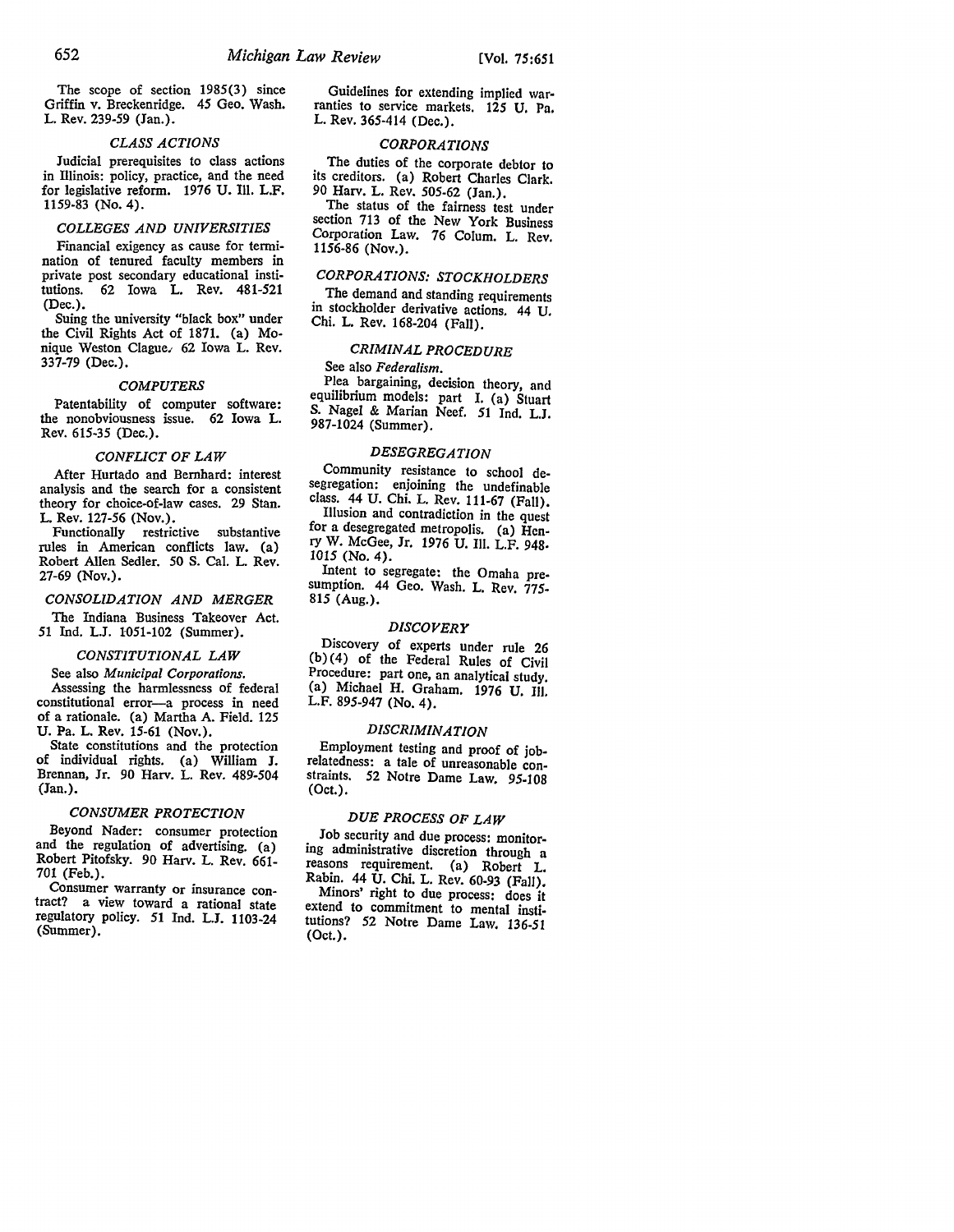### *ECCLESIASTICAL LAW*

Writs of prohibition and ecclesiastical sanctions in the English courts Christian. {a) R.H. Helmholz. 60 Minn. L. Rev. 1011-33 (May).

### *EDUCATION*

Access to student records in Wisconsion: a comparative analysis of the Family Educational Rights and Privacy Act of 1974 and Wisconsin statute section 118.125. 1976 Wis. L. Rev. 975-1029 (No. 3).

Coercive behavior control in the schools: reconciling "individually appropriate" education with damaging changes in educational status. 29 Stan. L. Rev. 93-125 (Nov.).

The right to public education for handicapped children: a primer for the new advocate. (a) Marc S. Krass. 1976 U. Ill. L.F. 1016-79 (No. 4).

### *ELECTIONS*

Campaign finance in Wisconsin after Buckley. 1976 Wis. L. Rev. 816-65 (No. 3).

### *ENVIRONMENTAL LAW*

The EPA's power to establish national effluent limitations for existing water pollution sources. 125 U. Pa. L. Rev. 120-66 (Nov.).

Give and take: distributing local environmental control through land-use regulation. (a) Alan David Freeman. 60 Minn. L. Rev. 883-970 (May).

A proposal for increased administrative discretion in the formulation of Iowa's surface mining reclamation requirements. 62 Iowa L. Rev. 522-46 (Dec.).

Remote sensing evidence and environmental law. (a) Howard A. Latin, Gar W. Tannehill & Robert E. White. 64 Calif. L. Rev. 1300-446 (Dec.).

Waivers of intergovernmental immunity in federal environmental statutes. {a) Kenneth M. Murchison. 62 Va. L. Rev. 1177-209 (Nov.).

### *EVIDENCE*

Rehabilitation of the impeached witness through prior consistent statements: an analysis and critique of California Evidence Code section 791. *50* S. Cal. L. Rev. 109-54 (Nov.).

### *EXPERT WITNESSES*

See *Discovery.* 

### *FEDERAL RULES OF CIVIL PROCEDURE*

Criminal procedure-rule 48(a) Fed. R. Crim. P.--a district court may not deny leave of court for dismissal when<br>the motion for dismissal is based on a valid plea agreement, the details of which are fully set forth in the record. 45 Geo. Wash. L. Rev. 260-73 (Jan.).

Honesty in pleading and its enforcement: some "striking" problems with federal rule of civil procedure 11. (a) D. Michael Risinger. 61 Minn. L. Rev. 1-62 (Nov.).

### *FEDERALISM*

See also *Pollution: Air.* 

An accommodation of the Younger doctrine and the duty of the federal courts to enforce constitutional safeguards in the state criminal process. (a) Donald H. Zeigler. 125 U. Pa. L. Rev. 266-306 (Dec.).

#### *FREEDOM OF INFORMATION*

The effect of the 1976 amendment to exemption three of the Freedom of Information Act. 76 Colum. L. Rev. 1029- 47 (Oct.).

### *FREEDOM OF RELIGION*

Religious discrimination and higher education: a continuing dilemma. 52 Notre Dame Law. 152-65 (Oct.).

### *FREEDOM OF SPEECH*

The commercial speech doctrine in the Supreme Court. (a) Ronald D. Rotunda. 1976 U. Ill. L.F. 1080-101 (No. 4).

First amendment protection for commercial advertising: the new constitutional doctrine. 44 U. Chi. L. Rev. 205- 54 (Fall).

### *GERMANY: JURISPRUDENCE*

The use of discretion in German law. (a) Ernst K. Pakuscher. 44 U. Chi. L. Rev. 94-109 (Fall).

#### *GOVERNMENT*

Improving public policymaking in an age of materials scarcity: a legislative proposal. (a) Fred B. Wood, Charles M. Lamb & Karen L. Larsen. 62 Iowa L. Rev. 381-423 (Dec.).

### *GREAT BRITAIN*

Fundamental rights in the United Kingdom: the law and the British constitution. (a) Anthony Lester. 125 U. Pa. L. Rev. 337-63 (Dec.).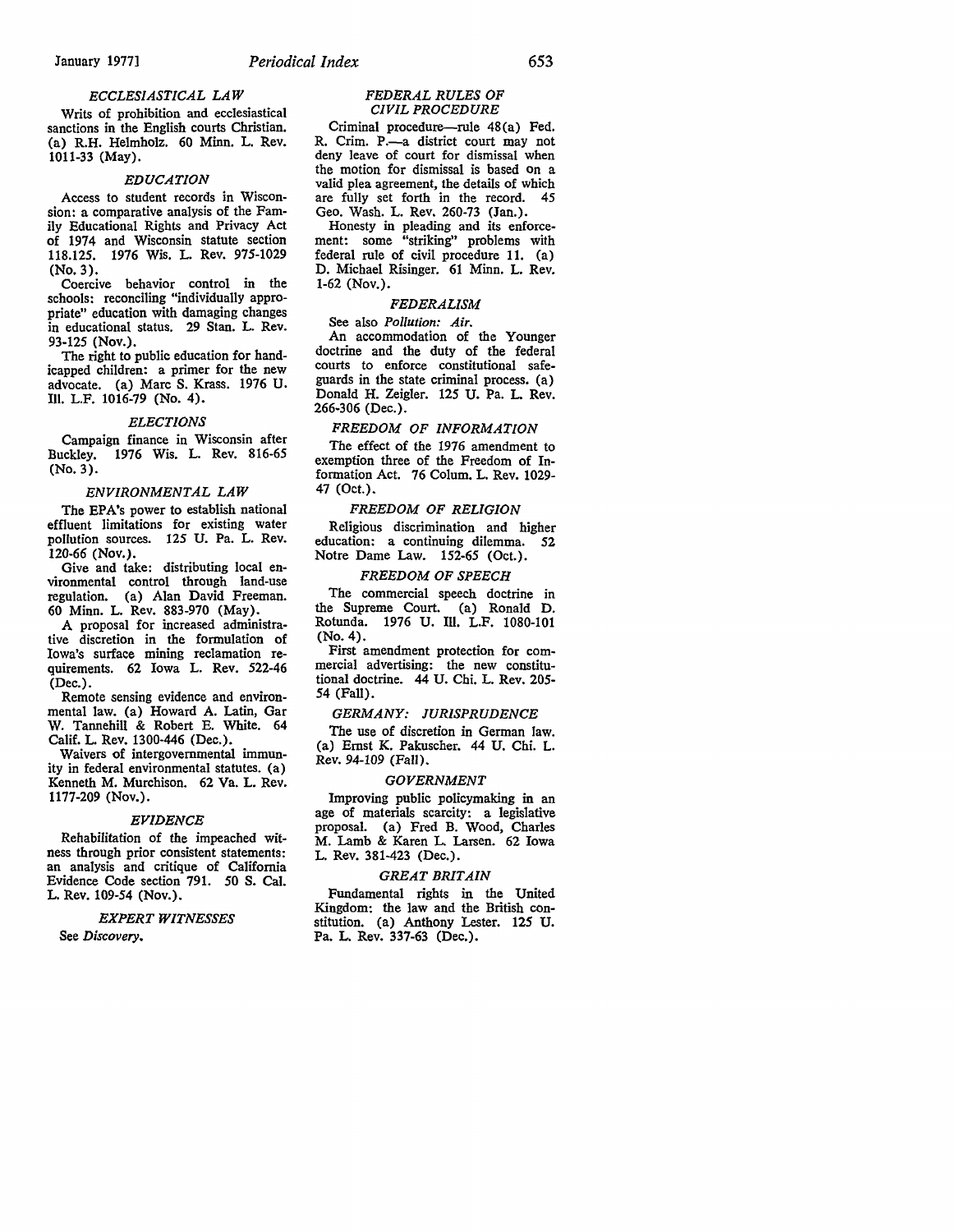### *HABEAS CORPUS*

Habeas corpus: interstate detainers and in personam jurisdiction. 125 U. Pa. L. Rev. 215-33 (Nov.).

### *INCOME TAX*

Section 1031 exchanges: step transaction analysis and the need for legislative amendment. 24 UCLA L. Rev 351- 86 (Dec.).

### *INCOME TAX: MICHIGAN*

Comparison of flat-rate and graduated income tax systems in Michigan. (a) Milton Taylor, Donald Peppard & Richard Willits. 22 Wayne L. Rev. 1199-213 (July).

### *INDIANS*

Indian rights and the constitutional implications of the Major Crimes Act. 52 Notre Dame Law. 109-35 (Oct.).

### *INFANTS*

### See *Due Process of Law.*

### *INTERNATIONAL LAW*

The Panama Canal: a national or international waterway? (a) Hans Smit. 76 Colum. L. Rev. 965-88 (Oct.).

#### *JUDGES*

The constitutional guaranty against diminution of judicial compensation. (a) Keith S. Rosenn. 24 UCLA L. Rev. 308-50 (Dec.).

Electing state judges. (a) David Adamany & Phillip Dubois. 1976 Wis. L. Rev. 731-79 (No. 3).

### *JURIES*

Courts: jurors dissenting on special verdict issue excluded from subsequent deliberations. 61 Minn. L. Rev. 151-66 (Nov.).

#### *JURISPRUDENCE*

Judicial reform in the next century. (a) Irving R. Kaufman. 29 Stan. L. Rev. 1-26 (Nov.).

The renaissance of retribution-an examination of doing justice. Martin **R.**  Gardner. 1976 Wis. L. Rev. 781-815 (No. 3).

### *JUVENILE COURT*

Authorization of a petition of delinquency: the juvenile's right to a preliminary hearing and standards limiting judicial discretion. 51 Ind. LJ. 1125-44 (Summer).

### *LABOR LAW*  Alien labor certification. 60 Minn. L. Rev. 1034-60 (May).

*LABOR MANAGEMENT RELATIONS*  Prospective Boys Markets injunctions. 90 Harv. L. Rev. 790-804 (Feb.).

Protecting intangible expectations under collective bargaining agreementsovercoming the proscription of arbitral penalties. 61 Minn. L. Rev. 127-50 (Nov.).

### *LABOR UNIONS*

Section 8(b)(1)(B), National Labor Relations Act: when does union discipline of superv:sor-members constitute restraint or coercion of the selection of employer representatives? 1976 Wis. L. Rev. 866-98 (No. 3).

### *LEGAL AID*

Statewide public defender organizations: an appealing alternative. 29 Stan. L. Rev. 157-82 (Nov.).

Thou shalt not ration justice: a history and bibliography of legal aid in America. 44 Geo. Wash. L. Rev. 754-74 (Aug.).

### *LEGAL HISTORY*

American liberals and judicial activism: Alexander Bickel's appeal from the new to the old. Maurice J. Holland. 51 Ind. L.J. 1025-50 (Summer).

Early American wildlife law. (a) Thomas A. Lund. 51 N.Y.U. L. Rev. 703-30 (Nov.).

Sir William Blackstone and the new American republic: a study of intellectual impact. (a) Dennis R. Nolan. 51 N.Y.U, L. Rev. 731-68 (Nov.),

### *LEGAL RESEARCH*

Analyzing legal documents empirically: research note on a clausal significance index. {a) Curtis Arthur Amlund. 71 Nw. U. L. Rev. 413-16 (July-Aug.).

#### *LICENSES*

The abuse of occupational licensing. (a) Walter Gellhorn. 44 U. Chi. L. Rev. 6-27 (Fall).

### *LOANS*

Intercorporate guaranties and the law of fraudulent conveyances: lender beware. (a) Robert J. Rosenberg. 125 U, Pa. L. Rev. 235-65 (Dec,).

*MASTER AND SERVANT*  See *Discrimination,*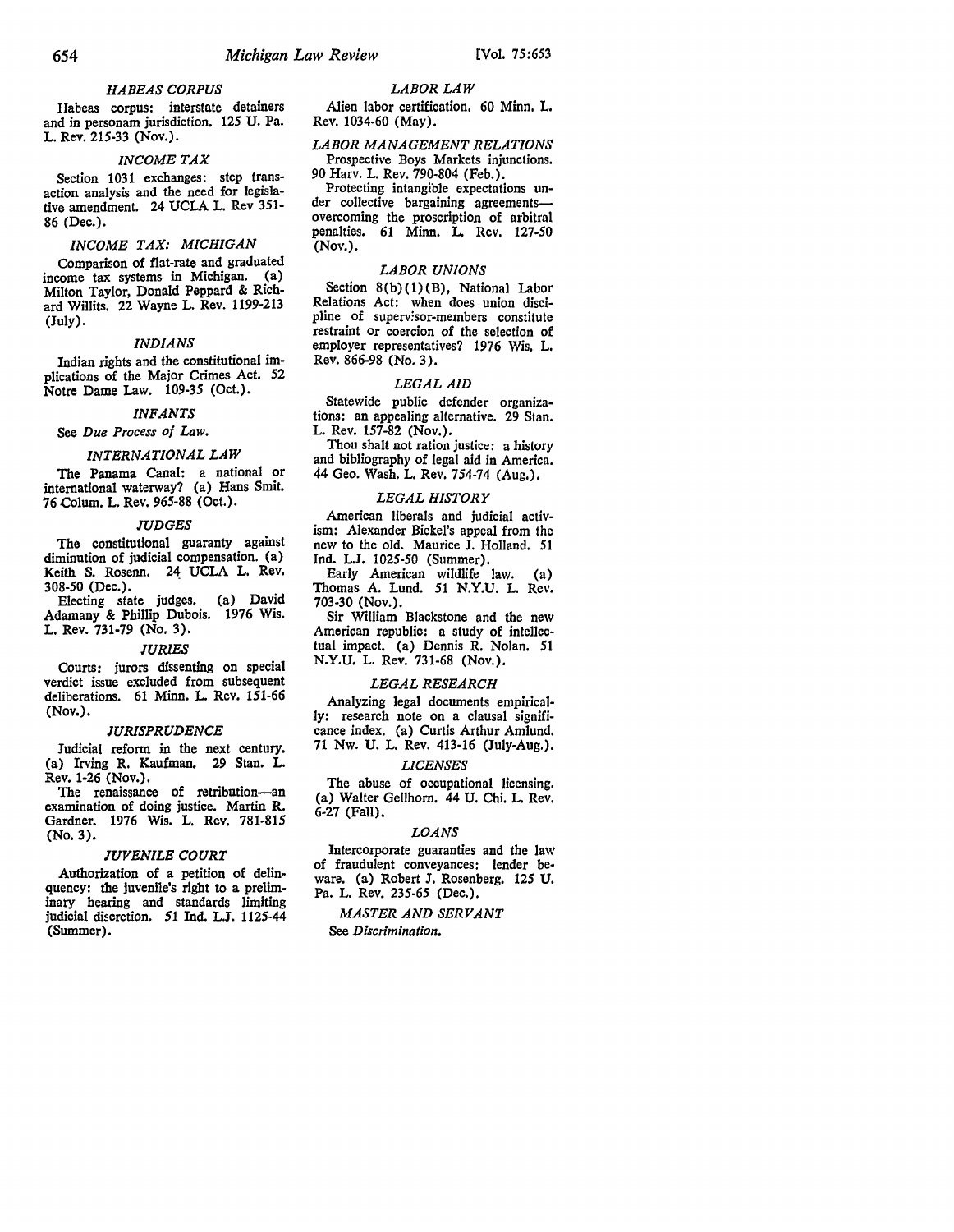### *MEDICAL JURISPRUDENCE*

See also *Physisians* & *Surgeons.*  Judicial review of private hospital activities. *15* Mich. L. Rev. *445-64*  (Dec.).

Regulation of electroconvulsive therapy. *15* Mich. L. Rev. 363-412 (Dec.).

The Tarasoff decisions: suing psychotherapists to safeguard society. (a) Alan A. Stone. 90 Harv. L. Rev. 358-78 (Dec.).

#### *MENTAL HEALTH*

Organically induced behavioral change in correctional institutions: release decisions and the "new man" phenomenon. (a) Richard Delgado. *50* S. Cal. L. Rev. 215-70 (Jan.).

### *MILITARY LAW*

Structures of American military justice (a) Kent S. Bernard. 125 U. Pa. L. Rev. 307-36 (Dec.).

#### *MINES AND MINERALS*

See *Environmental Law.* 

### *MORTGAGES*

Secured transactions under article 3 of the Uniform Land Transactions Act. 1976 Wis. L. Rev. 899-933 (No. 3).

### *MUNICIPAL CORPORATIONS*

The constitutionality of the New York municipal wage freeze and moratorium: resurrection of the contract clause. *125* U. Pa. L. Rev. 167-214 (Nov.).

### *PARKS AND MONUMENTS*

Helpless giants: the national parks and the regulation of private lands. (a) Joseph L. Sax. *15* Mich. L. Rev. 239-74 (Dec.).

### *PARTNERSHIPS*

Procedures and remedies in limited partners' suits for breach of the general partner's fiduciary duty. 90 Harv. L. Rev. 763-89 (Feb.).

Tax classification of limited partnerships. 90 Harv. L. Rev. 745-62 (Feb.).

#### *PATENTS*

Nonexclusive patent licensees: the lack of right to sue for patent infringement. (a) Joseph Scafetta, Jr. *45* Geo. Wash. L. Rev. 1-33 (Nov.).

### *PERPETUITIES*

The perpetuities period in gross and

the child en ventre sa mere in relation to the determination of common-law and wait-and-see measuring lives: a minor heresy stated and defended. (a) Samuel M. Fetters. 62 Iowa L. Rev. 309-36 (Dec.).

### *PHYSICIANS AND SURGEONS*

Medical malpractice arbitration: a comparative analysis. 62 Va. L. Rev. 1285-310 (Nov.).

Professional power and judicial review: the health professions. (a) William A. Kaplin. 44 Geo. Wash. L. Rev. 710-53 (Aug.).

### *PLEA BARGAINING*

Plea bargaining and the transformation of the criminal process. 90 Harv. L. Rev. *564-95* (Jan.).

The trial judge's role in plea bargaining, part I. (a) Albert W. Alschuler. 76 Colum. L. Rev. *1059-154* (Nov.).

### *POLICE*

The police and substantive rulemaking: reconciling principle and expediency. (a) Ronald J. Allen. 125 U. Pa. L. Rev. 62- 118 (Nov.).

Rizzo v. Goode: federal remedies for police misconduct. 62 Va. L. Rev. 1259- 83 (Nov.).

### *POLLUTION: AIR*

The Clean Air Act Amendments of 1970: a threat to federalism? 76 Colum. L. Rev. 990-1028 (Oct.).

### *POLLUTION: WATER*

Oil pollution on Lake Superior: the uses of state regulation. 61 Minn. L. Rev. 53-125 (Nov.).

### *PRIVILEGED COMMUNICATIONS*

The attorney-client privilege and the corporation in shareholder litigation. *50*  S. Cal. L. Rev. 303-36 (Jan.).

### *PROBATE LAW AND PRACTICE*

Ohio's 1975 probate reform act: analysis of major changes in Ohio's probate code. *45* U. Cin. L. Rev. 429-47 (No. 3).

Probate reform: California's declaration of independent administration. 50 S. Cal. L. Rev. 155-204 (Nov.).

### *PRODUCTS LIABILITY*

Liability for failure of birth control methods. 76 Colum. L. Rev. 1187-204 (Nov.).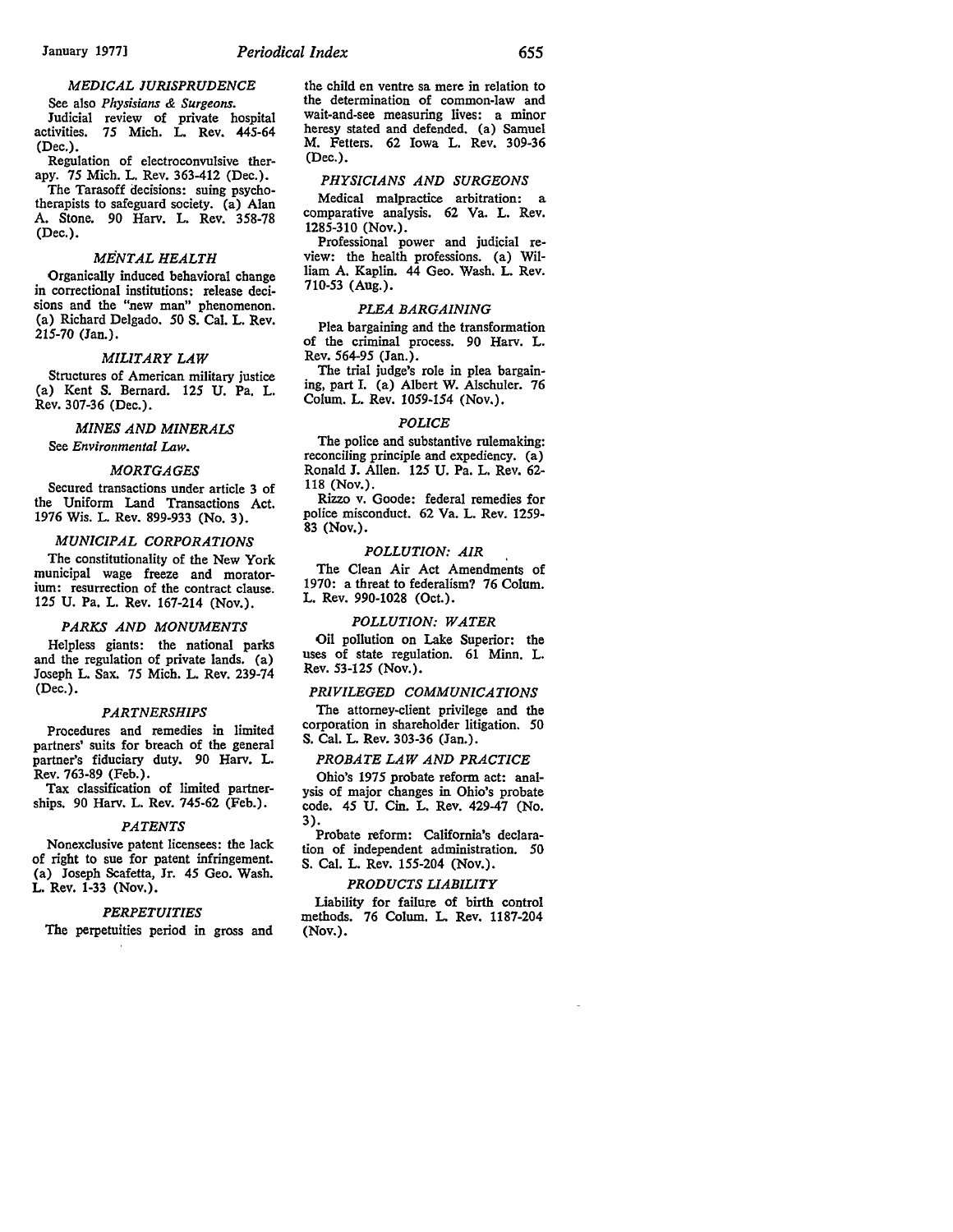### Products liability, comparative negligence, and the allocation of damages among multiple defendants. SO S. Cal. L. Rev. 73-108 (Nov.)

Products liability in commercial transactions. 60 Minn. L. Rev. 1061-85 (May).

### *PROFESSIONAL RESPONSIBILITY*

The evolving concept of professional responsibility. (a) Thomas D. Morgan. 90 Harv. L. Rev. 702-43 (Feb.).

### *PSYCHIATRY*

Involuntary psychiatry. (a) Thomas Szasz. *45* U. Cin. L. Rev. 347-65 (No. 3).

Psychiatrists' duty to the public: protection from dangerous patients. 1976 U. Ill. L.F. 1103-28 (No. 4).

### *RAILROADS*

Valuation of Conrail under the fifth amendment. 90 Harv. L. Rev. 596-615 (Jan.).

### *REHABILITATION OF CRIMINALS*

Expungement of criminal records under the Federal Youth Corrections Act. 62 Iowa L. Rev. 547-67 (Dec.).

### *RIGHT OF PRIVACY*

See also *Education.* 

Subscription list sales and the elusive right of privacy. 62 Iowa L. Rev. 591- 614 (Dec.).

A taxonomy of privacy: repose, sanctuary, and intimate decision. 64 Calif. L. Rev. 1447-83 (Dec.).

### *SALES*

Sales law and inflations. (a) Alan Schwartz. SO S. Cal. L. Rev. 1-25 (Nov.).

### *SCHOOLS AND SCHOOL DISTRICTS*

Immunity of teachers, school administrators, school board members, and school districts from suit under section 1983 of the Civil Rights Act. 1976 U. Ill. L.F. 1129-58 (No. 4).

The National School Lunch Act: statutory difficulties and the need for mandatory gradual expansion of state programs. 125 U. Pa. L. Rev. 415-43 (Dec.).

Procedural due process in public schools: the "thicket" of Goss v. Lopez. 1976 Wis, L. Rev. 934-74 (No. 3).

### *SEARCH AND SEIZURE*

Constitutional law-search and seizure -a warrantless search of international letter mail at a port of entry into the United States violates the fourth amendment. *45* Geo. Wash. L. Rev. 274-95 (Jan.).<br>The fourth amendment and judicial re-

view of foreign intelligence wiretapping: Zweibon & Mitchell. *45* Geo. Wash. L. Rev. 55-99 (Nov.).

Striking the balance between privacy and supervision: the fourth amendment and parole and probation officer searches and parolees and probationers. 51 **N.Y.**  U. L. Rev. 800-37 (Nov.).

### *SECURITIES*

Conforming employee stock ownership plans with the securities laws. (a) Robert C. Hacker & Ronald D. Rotunda. *45* Geo. Wash. L. Rev. 34-54 (Nov.).

SEC exemptions from registration-a new look. (a) Harold S. Bloomenthal. *45* U. Cin. L. Rev. 367-426 (No. 3).

### *SECURITIES REGULATION*

See also *Antitrust Law*.<br>Commercial paper: an exempted security under section  $3(a)(3)$  of the Securities Act of 1933. (a) J. William Hicks. 24 UCLA L. Rev. 227-307 (Dec.).

The federal securities laws and transactions in municipal securities. (a) Robert W. Doty & John E. Petersen. 71 Nw. U. L. Rev. 283-412 (July-Aug.).

Reevaluation of disclosure requirements for foreign issuer: Securities Act of 1933. (a) Richard A. Stephens. *45*  Geo. Wash. L. Rev. 135-78 (Jan.).

Scienter and Securities and Exchange<br>Commission rule 10b-5 injunctive actions: a reappraisal in light of Hochfelder. (a) Robert L Berner, Jr. & Richard M. Franklin. 51 N.Y.U. L. Rev. 769-98 (Nov.).

Standing under rule lOb-5 after Blue Chip Stamps. *75* Mich. L. Rev. 413-44 (Dec.).

*STANDING TO SUE* 

See *Securities Regulation.* 

*STATES' RIGHTS*  See *Civil Rights.* 

### *TAXATION: MICHIGAN*

Symposium: the Michigan Single Business Tax Act. Articles by James W,